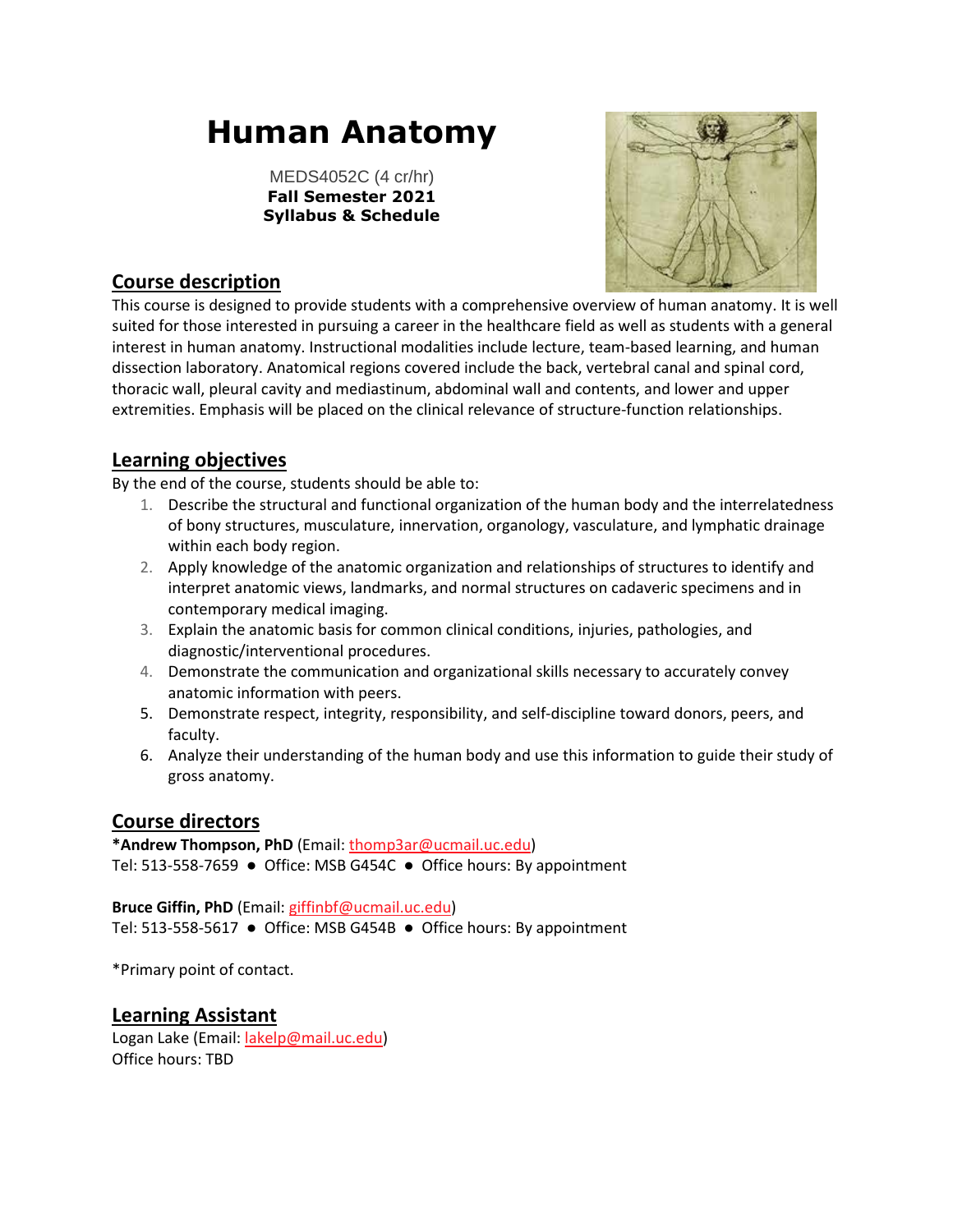# **Class meeting days/times**

The class will meet three times a week. The days of lecture vs. lab will vary week by week, so it is critical that you pay close attention to the weekly schedule of events (see schedule below).

#### • *Lecture sessions 1:25pm-~2:25 pm (Room: MSB 5051*)

*Lectures sessions will consist of primarily PowerPoint presentations and/or active learning activities. Lecture video captures with audio will be made available for viewing, however, human error or technological difficulties could result in a session not being recorded. Thus, it is always recommended to attend lectures in-person. PowerPoint slides will be made available by the day of the lecture.*

• *Laboratory sessions 1:25pm-3:15pm (Room: CARE R800)*

*Anatomy dissection laboratories require advanced preparation. Students are required to read the dissector prior to a laboratory session so they are familiar with the dissection procedure and structures that will be covered in a given laboratory. In addition to the scheduled laboratory time, students should expect to spend an additional 1-3 hours per week completing and studying the dissections. Attendance is required at these sessions.* 

• *Team-based learning sessions 1:25-~2:25 (Room: MSB 5051)*

*Application exercise sessions are meant to synthesize content from each organ system. Details on these sessions can be found below. Attendance is required at these sessions.*

# **Examination meeting days/time**

Examinations will take place on during regularly scheduled class time (see schedule)

- *Lecture exam location: MSB 5051*
- *Laboratory exam location- R800*

| Format                                    | Percentage of final grade   |                                  |  |
|-------------------------------------------|-----------------------------|----------------------------------|--|
| Lecture exams (x3)                        | 50%                         | Exam $1 = 10%$                   |  |
|                                           |                             | Exams $2+3 = 20\%$ each          |  |
| Exam Question Assignments (x5)            | 5% (1% for each assignment) |                                  |  |
| Team-based learning (TBL) activities (x4) | 10% (2.5% for each TBL)     |                                  |  |
|                                           |                             | Practical exam 1 = 5%            |  |
| Laboratory (practical) exams (x3)         | 35%                         | Practical exams $2+3 = 15%$ each |  |

#### **Assessments**

**Lecture exams**: Lecture based exams will be multiple-choice format and cover information from lectures and laboratories leading up to the day of the exam. Lecture exams are NOT cumulative. The number of questions per exam will vary based on the amount of content represented on each exam.

**Laboratory (practical) exams:** Practical exams will take place in the dissection laboratory and will cover laboratory and lecture content leading up to the day of the exam. These exams will consist of a mix of question types that utilize tagged structures on human cadavers as a component of the question. These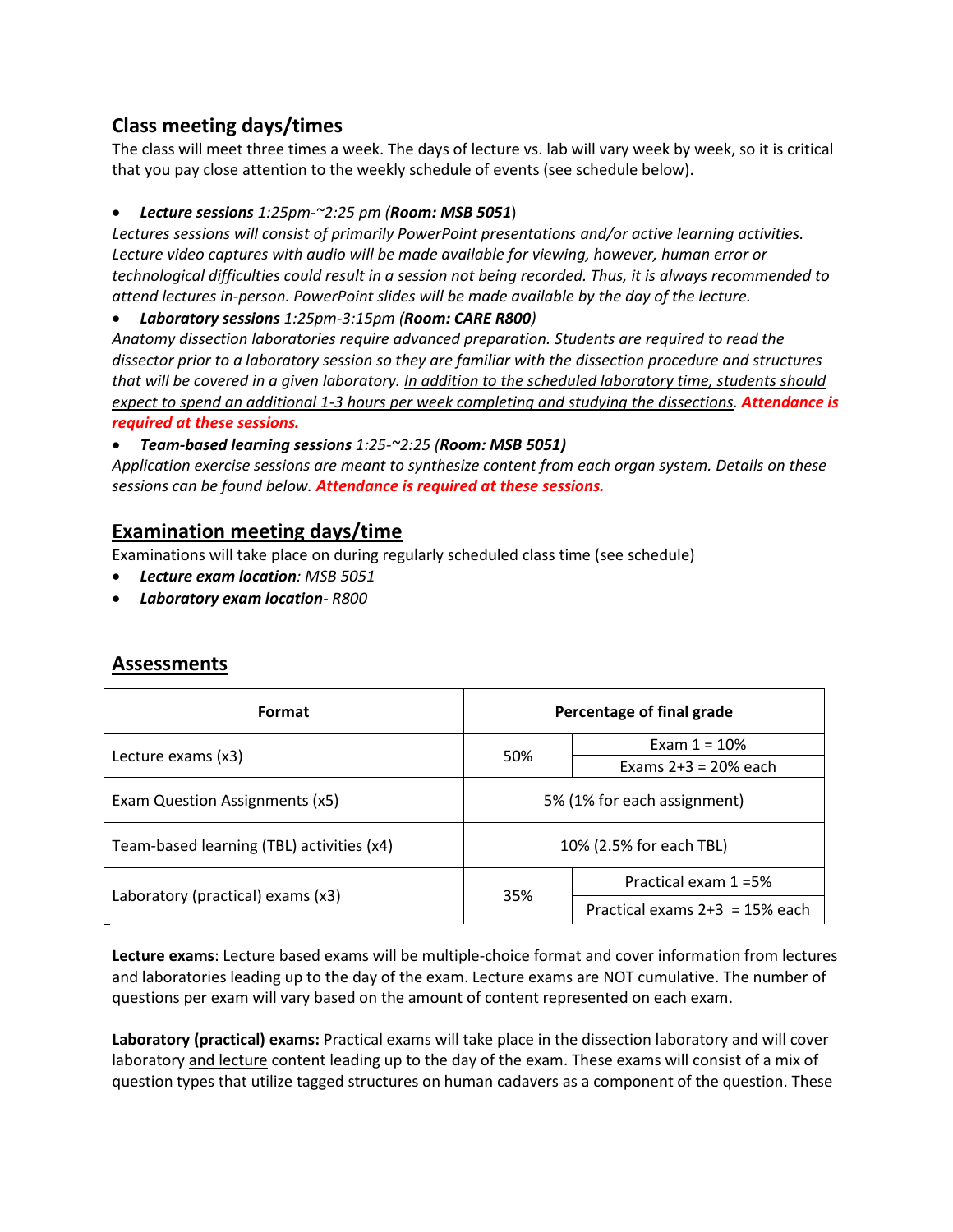can range from straightforward identification of a tagged structure to recognizing the structure/function relationship or clinical significance of a feature. Laboratory exams are NOT cumulative.

**Team-based learning (TBL):** There will be four TBL sessions where students are provided with a set of learning objectives must be completed prior to the session. At the start of the session, each student will take a brief test independently (individual readiness assurance test (iRAT)). This will get turned in as part of the grade for this activity. Next, students will gather with their assigned teams (gross anatomy tables) and take the exact same test as a team (team readiness assurance test (tRAT)). During this time, the team will discuss the questions and come to a consensus on their answers. Finally, there will be an application portion of the activity where cases/questions are presented and each team will work together to determine the correct answers. Each session is worth 2.5% of the final grade. Within each session, the iRAT will account for 40% of the score, and the tRAT and application cases will each account for 30% of the score.

**Exam Question Assignments:** Each student will be responsible for creating five multiple-choice (lecturestyle) examination questions-one for each of the body regions that we cover in the course. Question must be submitted prior to the start of a new body region (due dates on canvas). Late submission will not be accepted. The best 2-3 questions will be included on a lecture examination.

Questions must be well thought out and accurate. For each submission, students must assign a cognitive level to the question using Bloom's taxonomy, include a brief explanation as to why the keyed answer is correct and explanations indicating why each of the other answer options (called distractors) are incorrect. There should be one correct answer and 3-4 distractors. These question MUST be original (i.e., you must create them on your own, using class and/or legitimate outside resources). If you are caught plagiarizing, you will receive a zero for the entire activity and documentation will be submitted to the University/Medical Sciences Program indicating the offense.

# **Grading**

Grades will be assigned using the scale below. There is no curving of grades in this course.

|    | 189.50%-100%   | В | l 76.50%–81.49%          | $C$ 166.50%-69.49%       |      | 154.50%-58.49%      |
|----|----------------|---|--------------------------|--------------------------|------|---------------------|
| A- | 184.50%-89.49% |   | $B - 173.50\% - 76.49\%$ | $ C - 62.50\% - 66.49\%$ | $D-$ | 50.00%-54.49%       |
| B+ | 81.50%-84.49%  |   | $C + 169.50\% - 73.49\%$ | $D + 158.50\% - 62.49\%$ | Fail | <b>Below 50.00%</b> |

**Each unexcused absence from a mandatory session will result in an automatic 2% reduction from the student's final grade.**

# **Textbook**



Moore KL, Agur AMR, and Dalley AF (2015) *Essential Clinical Anatomy* (5e), Wolters Kluwer Health, Philadelphia. ISBN: 9781451187496.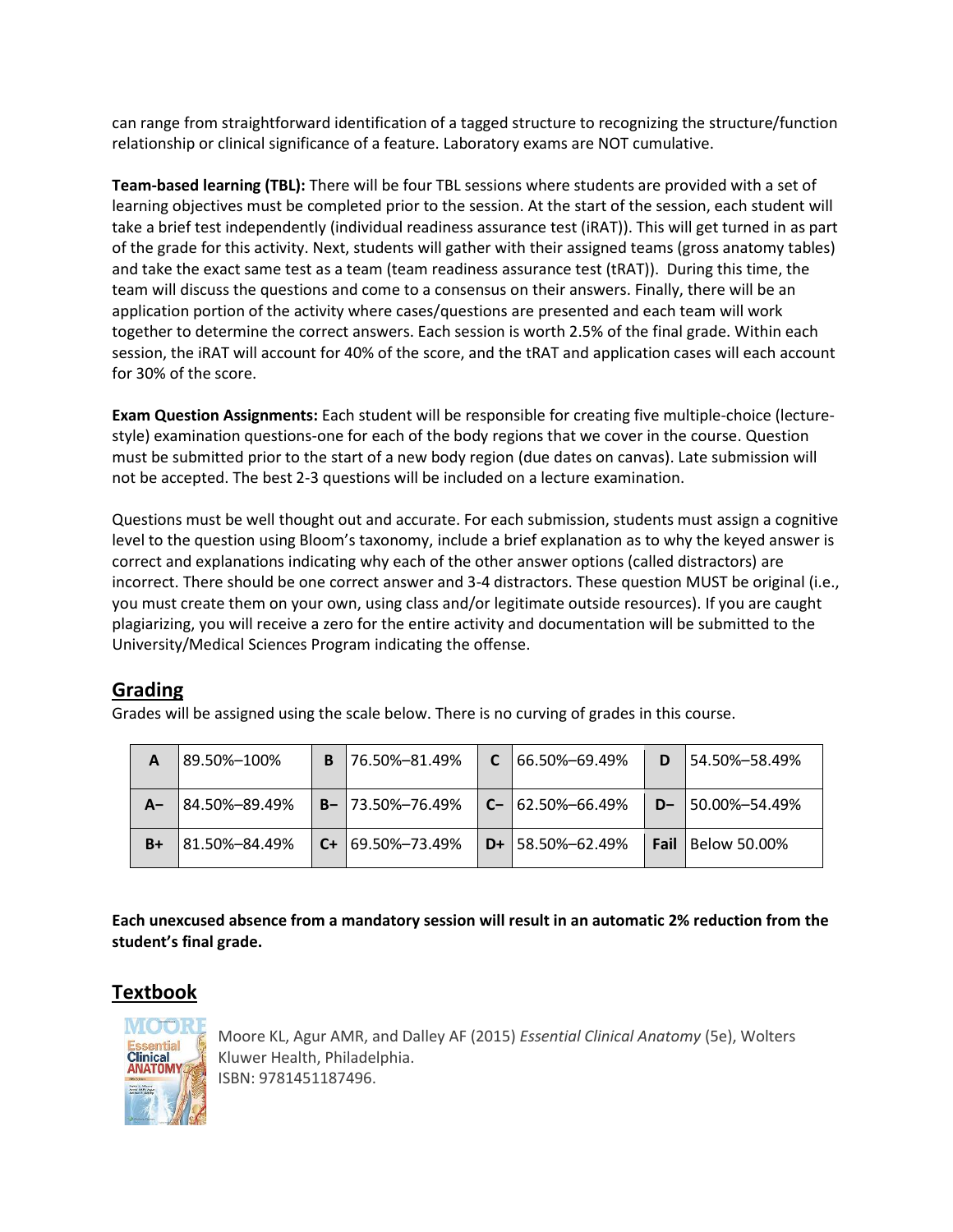Note: The textbook is a supplemental resource in this course. All the testable content will come from lecture/lab. It is a good idea to purchase an anatomy textbook just so you have an additional reliable resource for information. We recommend the textbook listed above. Feel free to purchase earlier/cheaper editions- not much of the actual content has changed.

Thieme dissector: Electronic resource customized for the dissection laboratory of this course. Students will use the link below to create an account. An access code will be provided when the course begins. <http://mycourse.thieme.com/Account/Login>

# **Academic Integrity Policy**

The University Rules, including the Student Code of Conduct, and other documented policies of the department, college, and university related to academic integrity will be enforced. Any violation of these regulations, including acts of plagiarism or cheating, will be dealt with on an individual basis according to the severity of the misconduct.

# **Special Needs Policy**

If you have any special needs related to your participation in this course, including identified visual impairment, hearing impairment, physical impairment, communication disorder, and/or specific learning disability that may influence your performance in this course, you should meet with the instructor to arrange for reasonable provisions to ensure an equitable opportunity to meet all the requirements of this course. At the discretion of the instructor, some accommodations may require prior approval by Disability Services.

## **Counseling Services**

Students have access to counseling and mental health care through the University Health Services (UHS), which can provide both psychotherapy and psychiatric services. In addition, Counseling and Psychological Services (CAPS) can provide professional counseling upon request; students may receive five free counseling sessions through CAPS without insurance. Students are encouraged to seek assistance for anxiety, depression, trauma/assault, adjustment to college life, interpersonal/relational difficulty, sexuality, family conflict, grief and loss, disordered eating and body image, alcohol and substance abuse, anger management, identity development and issues related to diversity, concerns associated with sexual orientation and spirituality concerns, as well as any other issue of concerns. After hours, students may call UHS at 513-556-2564 or CAPS Cares at 513-556-0648. For urgent physician consultation after-hours students may call 513-584-7777.

# **Title IX**

Title IX is a federal civil rights law that prohibits discrimination on the basis of your actual or perceived sex, gender, gender identity, gender expression, or sexual orientation. Title IX also covers sexual violence, dating or domestic violence, and stalking. If you disclose a Title IX issue to me, the course director, I am required to forward that information to the Title IX Office. They will follow up with you about how the University can take steps to address the impact on you and the community and make you aware of your rights and resources. Their priority is to make sure you are safe and successful here. You are not required to talk with the Title IX Office. If you would like to make a report of sex or gender-based discrimination, harassment or violence, or if you would like to know more about your rights and resources on campus, you can consult the website www.uc.edu/titleix or contact the office at 513-556- 3349.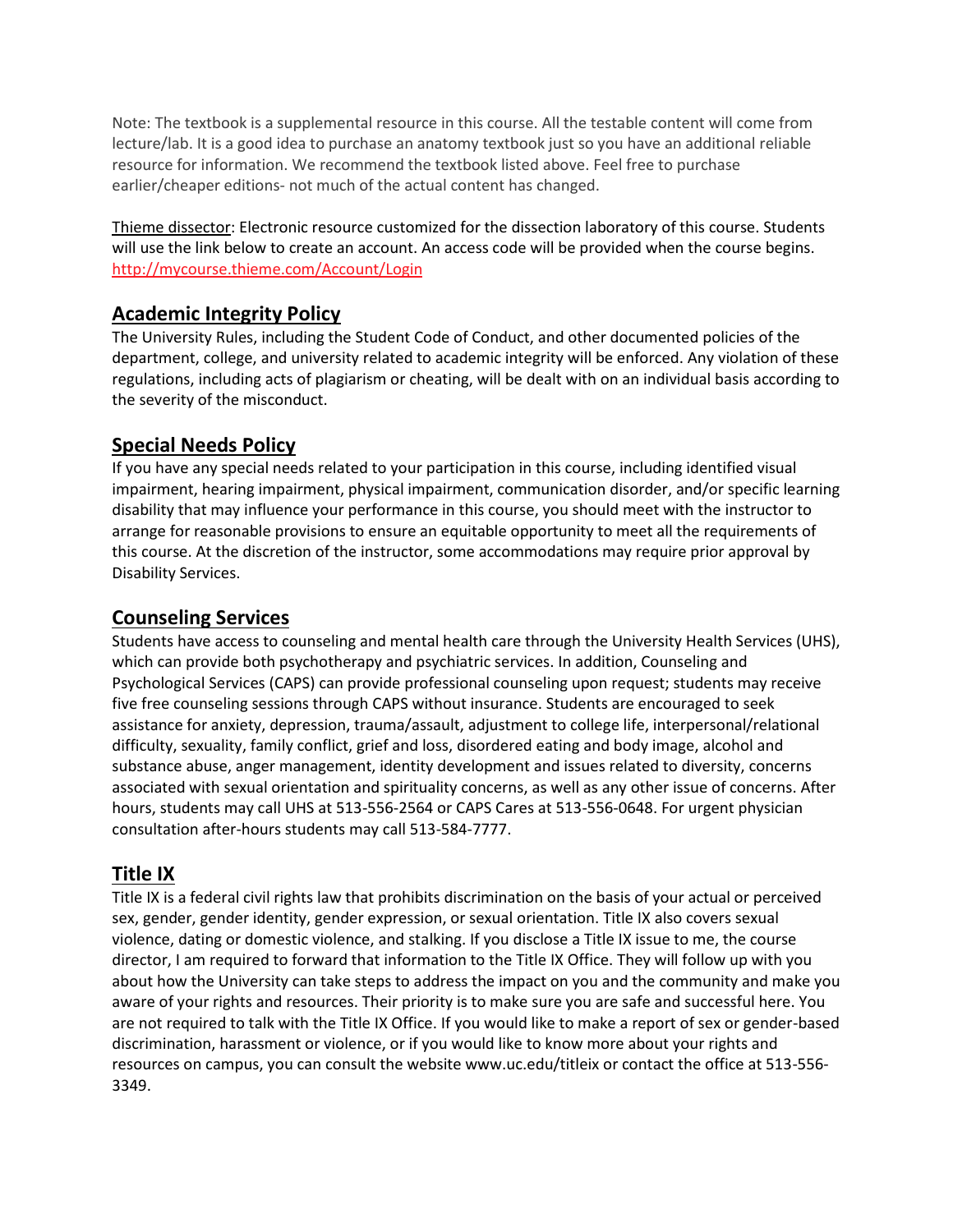## Human Anatomy Lecture and Laboratory Schedule

Unless otherwise noted (e.g., exams), days shaded in blue meet in the lecture room (MSB 5051), days shaded in grey meet in the anatomy laboratory (R800).

|                            | Monday                                                                                                              | Tuesday        | Wednesday                                                                                       | Thursday                                                                | Friday         |
|----------------------------|---------------------------------------------------------------------------------------------------------------------|----------------|-------------------------------------------------------------------------------------------------|-------------------------------------------------------------------------|----------------|
| Week 1<br>$8/23 -$<br>8/27 | 23 (Thomp/Giffin)<br>-Anatomic<br>terminology and<br>systems overview<br>-Intro to imaging                          | 24             | 25 (Thomp/Giffin)<br>Introduction to the<br>anatomy lab<br>(Mandatory in-<br>person attendance) | 26<br><b>LABORATORY</b><br>Intro to lab and<br>dissection techniques    | 27             |
| Week 2<br>$8/30 -$<br>9/3  | 30(Thompson)<br>-Vertebral column<br>osteology<br>-Superficial and<br>deep back muscles<br>-Imaging of the<br>spine | 31             | $\mathbf{1}$<br><b>LABORATORY</b><br>Superficial and<br>deep back                               | 2(Thompson)<br>-Spinal cord, meninges<br>and typical spinal<br>nerve    | $\overline{3}$ |
| Week 3<br>$9/6 -$<br>9/10  | 6<br><b>NO CLASS</b><br><b>LABOR DAY</b>                                                                            | $\overline{7}$ | 8<br><b>LABORATORY</b><br>Spinal cord and<br><b>Meninges</b>                                    | 9<br><b>BACK/SPINAL CORD</b><br><b>TBL</b>                              | 10             |
| Week 4<br>$9/13 -$<br>9/17 | 13<br>Lecture exam 1<br>1:30 in lecture hall                                                                        | 14             | 15<br>Laboratory exam 1<br><b>R800</b>                                                          | 16 (Thompson)<br>-Overview of thorax<br>-Thoracic wall<br>-Pleura/lungs | 17             |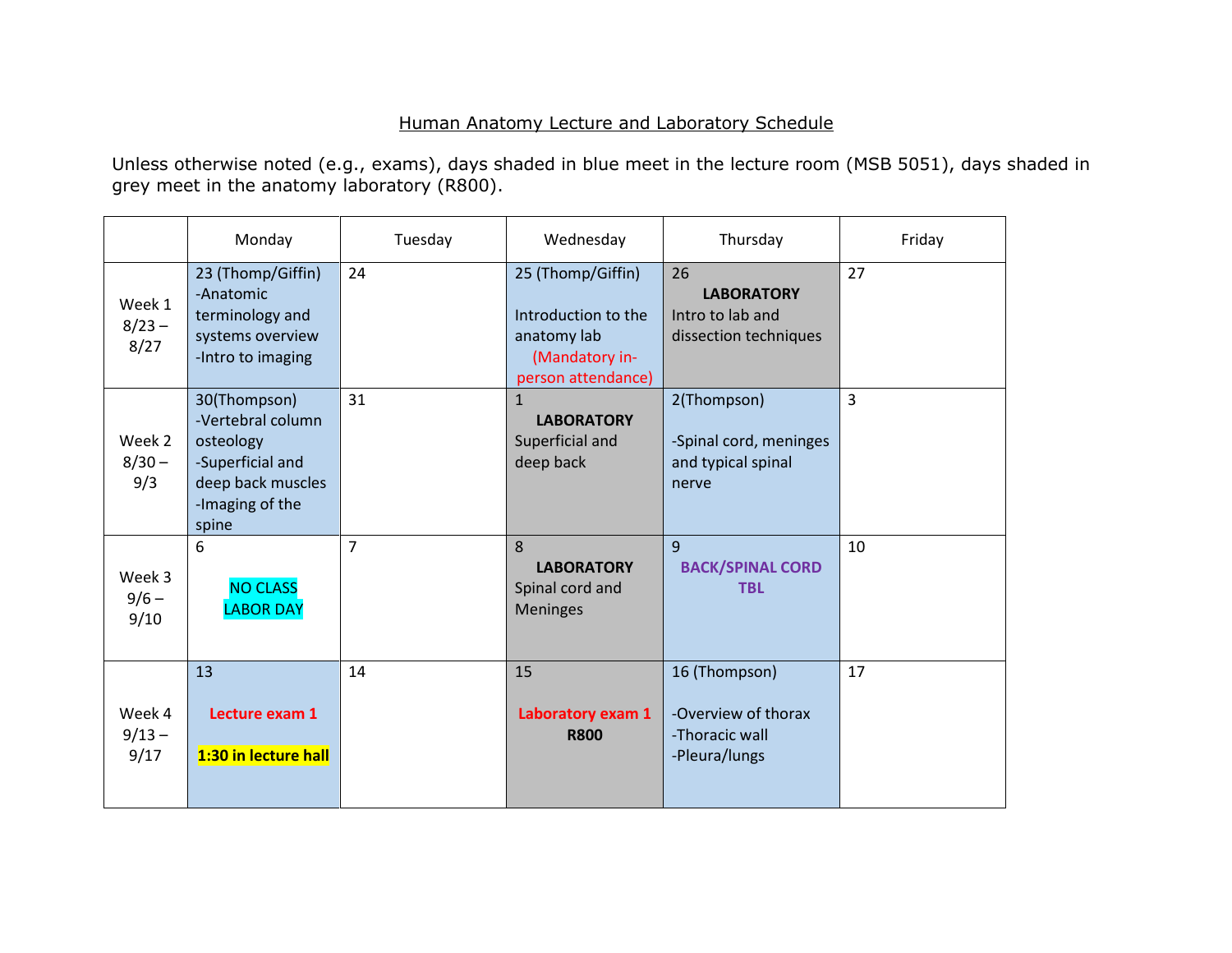|                              | Monday                                                             | Tuesday | Wednesday                                          | Thursday                                                                                       | Friday       |
|------------------------------|--------------------------------------------------------------------|---------|----------------------------------------------------|------------------------------------------------------------------------------------------------|--------------|
| Week 5<br>$9/20 -$<br>9/24   | 20<br><b>LABORATORY</b><br>-Thoracic wall<br>-Pleura<br>-Lungs     | 21      | 22(Thompson)<br>-Heart<br>-Superior<br>mediastinum | 23<br><b>LABORATORY</b><br>-Superior<br>mediastinum<br>-Heart<br>-Posterior<br>mediastinum (p) | 24           |
| Week 6<br>$9/27 -$<br>10/1   | 27 (Thompson)<br>-Posterior<br>mediastinum<br>-Thorax imaging      | 28      | 29<br><b>THORAX</b><br><b>TBL</b>                  | 30 (Giffin)<br>-Overview of the<br>abdomen<br>-Abdominal wall                                  | $\mathbf{1}$ |
| Week 7<br>$10/4 -$<br>10/8   | $\overline{4}$<br><b>LABORATORY</b><br>-Anterior<br>abdominal wall | 5       | 6 (Giffin)<br>-Foregut<br>-Celiac trunk            | $\overline{7}$<br><b>LABORATORY</b><br>-Foregut<br>-Celiac trunk                               | 8            |
| Week 8<br>$10/11 -$<br>10/15 | 11<br><b>READING DAY</b><br><b>No Class</b>                        | 12      | 13 (Giffin)<br>-Midgut<br>-Hindgut                 | 14<br><b>LABORATORY</b><br>-Midgut<br>-Hindgut                                                 | 15           |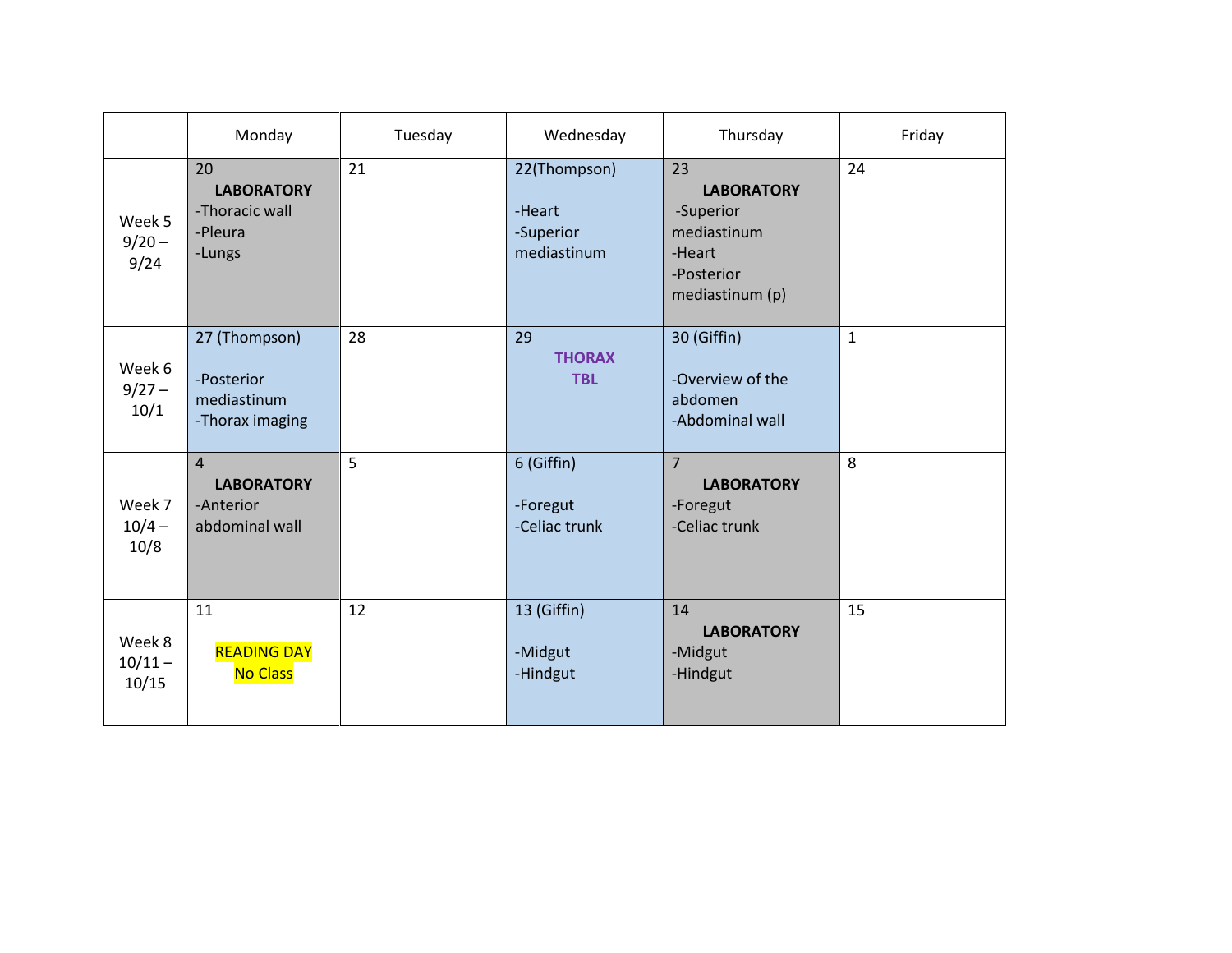|                               | Monday                                                                                          | Tuesday        | Wednesday                                                                                   | Thursday                                                        | Friday |
|-------------------------------|-------------------------------------------------------------------------------------------------|----------------|---------------------------------------------------------------------------------------------|-----------------------------------------------------------------|--------|
| Week 9<br>$10/18 -$<br>10/22  | 18(Giffin)<br>-Abdominal<br>imaging and<br>application                                          | 19             | 20<br><b>ABDOMEN</b><br><b>TBL</b>                                                          | 21<br>Lecture exam 2<br>1:30 in lecture hall                    | 22     |
| Week 10<br>$10/25 -$<br>10/29 | 25<br>Lab exam 2<br><b>R800</b>                                                                 | 26             | 27 (Giffin)<br>-Introduction to<br>limbs<br>-Anterior thigh<br>-Anterior and<br>lateral leg | 28<br><b>LABORATORY</b><br>-Anterior thigh<br>-Anterior leg     | 29     |
| Week 11<br>$11/1 -$<br>11/5   | 1(Giffin)<br>-Gluteal region<br>-Posterior thigh<br>-Hip joint                                  | $\overline{2}$ | $\overline{3}$<br><b>LABORATORY</b><br>-Gluteal region<br>-Hip joint (P)                    | 4 (Giffin)<br>-Popliteal fossa<br>-Posterior leg<br>-Knee joint | 5      |
| Week 12<br>$11/8 -$<br>11/12  | 8<br><b>LABORATORY</b><br>-Popliteal fossa<br>-Posterior leg<br>-Lateral leg<br>-Knee joint (P) | 9              | 10 (Giffin)<br>-Lower limb<br>imaging and<br>application                                    | 11<br><b>NO CLASS</b><br><b>VETERANS DAY</b>                    | 12     |